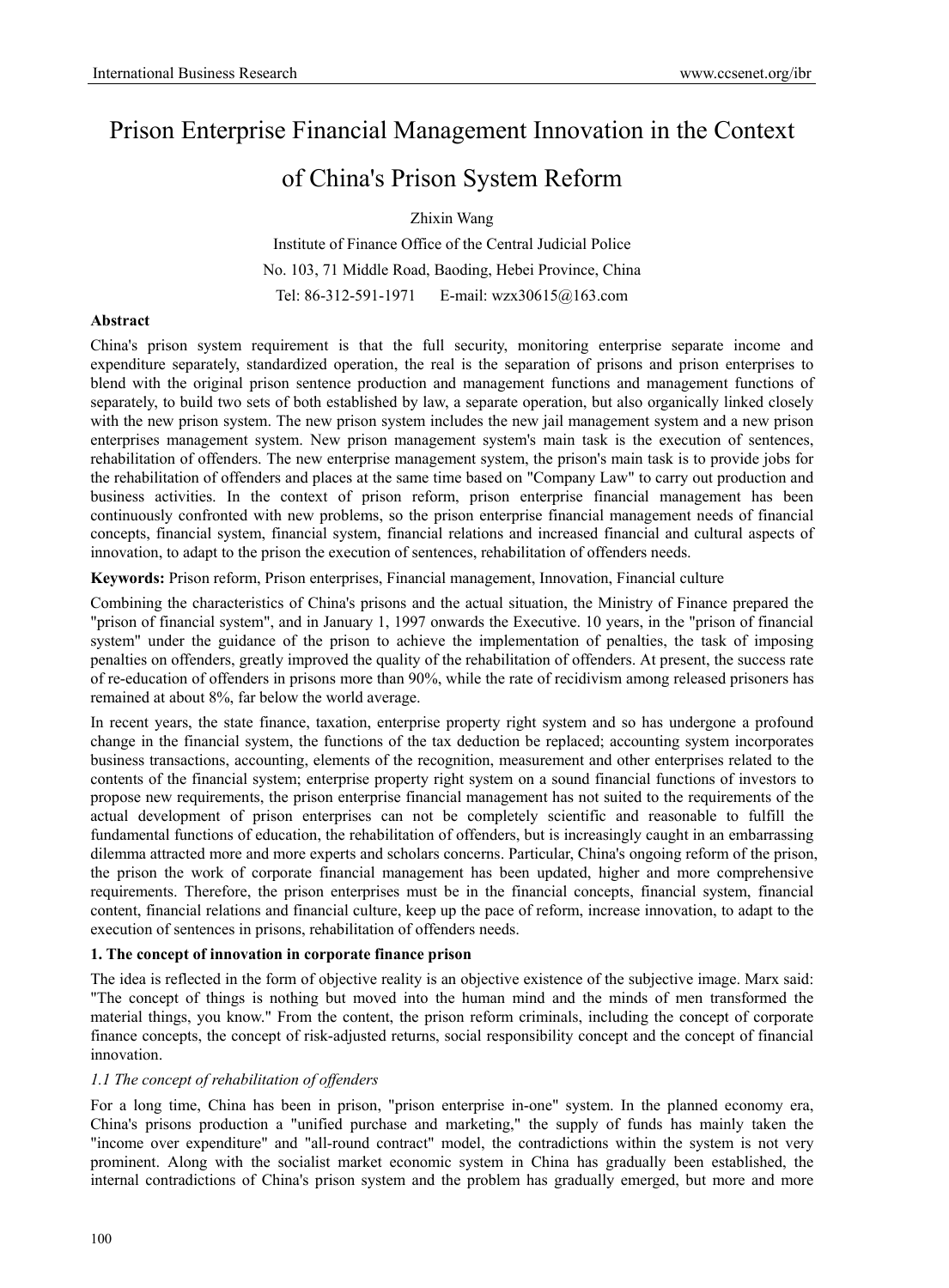acute. Because China's prisons, "the supervisor enterprise-one" system, the prison production efficiency of enterprises and police welfare, prisons are funded directly linked, leading to leadership and the majority of the prison guards to bring criminals to prison labor reform in corporate earnings as the protection of an important means of production deviated from the prison for the rehabilitation of offenders in mind. In the context of prison reform, prison enterprise financial management work should always adhere to the "combining punishment with reform and to transform the human purpose" approach, seriously implement the "re-through-labor law to the crime rate as a measure of the primary criterion for regulatory work "requirements, reinforce the theoretical basis, changing concept of work, regulate financial behavior, and strive to improve the quality of the rehabilitation of offenders.

## *1.2 The concept of risk-reward*

From a financial management perspective, the risk is that the financial activities of enterprises in the process, due to various unpredictable factors beyond the control or the role of the enterprise's actual returns and expected returns deviate from occurring, thereby increasing the possibility of economic losses suffered . Thus, the risk is not only the possibility of economic loss, or the possibility of higher than expected returns. Prison enterprises to separate the important part of the prison system. Prison enterprises must establish a risk-adjusted returns of financial management concepts, creating a risk management environment, a sound risk response procedures. At the same time, according to risk-adjusted returns, is incompatible with the principles of separation of duties to develop financial risk management system, specifically the subject and the management of different management levels of management rights and responsibilities and obligations, the establishment of the prison enterprise financial risk early warning mechanism, the formation of a risk management culture and endeavors to risk to obtain benefits.

## *1.3 The concept of social responsibility*

With regard to corporate social responsibility, there are different definitions. Corporate social responsibility to the world's most prestigious scholars in the field, one of Carol (Archie B. Carroll) that corporate social responsibility is similar to a pyramid-shaped structure, at the tower base is the economic responsibility of enterprises, in the middle followed by a legal responsibility, ethical responsibility, at the top of the tower is the conscious responsibility. Enterprise four kinds of responsibility are not mutually contradictory, arrangement is not disordered, this order represents the order of development of social responsibility. Because the prison is different from the general prison enterprises and enterprises, but also different from the general non-profit organization, but as a carrier of the enforcement of sentences, whose function is to provide labor for criminals workplace and labor positions, has a strong legal mandatory. At the same time, as a special type of organizational form, prison enterprises have a certain degree of economic responsibility. Therefore, in the context of prison reform, prison architecture is based on corporate social responsibility, legal responsibility as the core, the economic responsibility for the auxiliary concentric circles. At present, China's implementation of corporate social responsibility in prisons there are more problems: social responsibility and economic responsibility for the relationship between the cart before the horse; not be able to able-bodied offenders to provide adequate labor jobs; offender labor in the economy on the legitimate rights and interests have not been fully respected, etc. . Therefore, it should be innovative concept of corporate social responsibility in prisons, improve work performance and work performance and the interests of a combination of criminal offender rehabilitation of offenders incentives.

## *1.4 The concept of financial innovation*

Schumpeter's view that "Innovation (Innovation)" is to rearrange the original combination of factors of production as a new mode of production in order to improve efficiency and reduce the cost of an economic process, namely, "to establish a new production function", which aims to In order to obtain the potential profits. With the advent of the Internet age, the rapid development of Internet technology is affecting and changing the traditional prison corporate financial management work methods, management models and development concept, based on Internet / Intranet in Web technology, network database technology and three-tier structure of the Organization's technical The successful application of enterprise financial management innovation for the prison provided a solid technical foundation and strong material support. On the other hand, China's ongoing prison reform, prison enterprise financial management is still in the exploratory stage, all kinds of new businesses, new situations and new problems will in large numbers, the prison often in corporate financial management changes and update the status, many new working methods, the guiding theory for the development of models and corporate finance needs of the prison staff have been learning and summarized. Accordingly, the financial officer must update the traditional financial management concepts, dynamic management, information financial management, risk finance, financing first, the concept of scientific development, financial innovation, and strive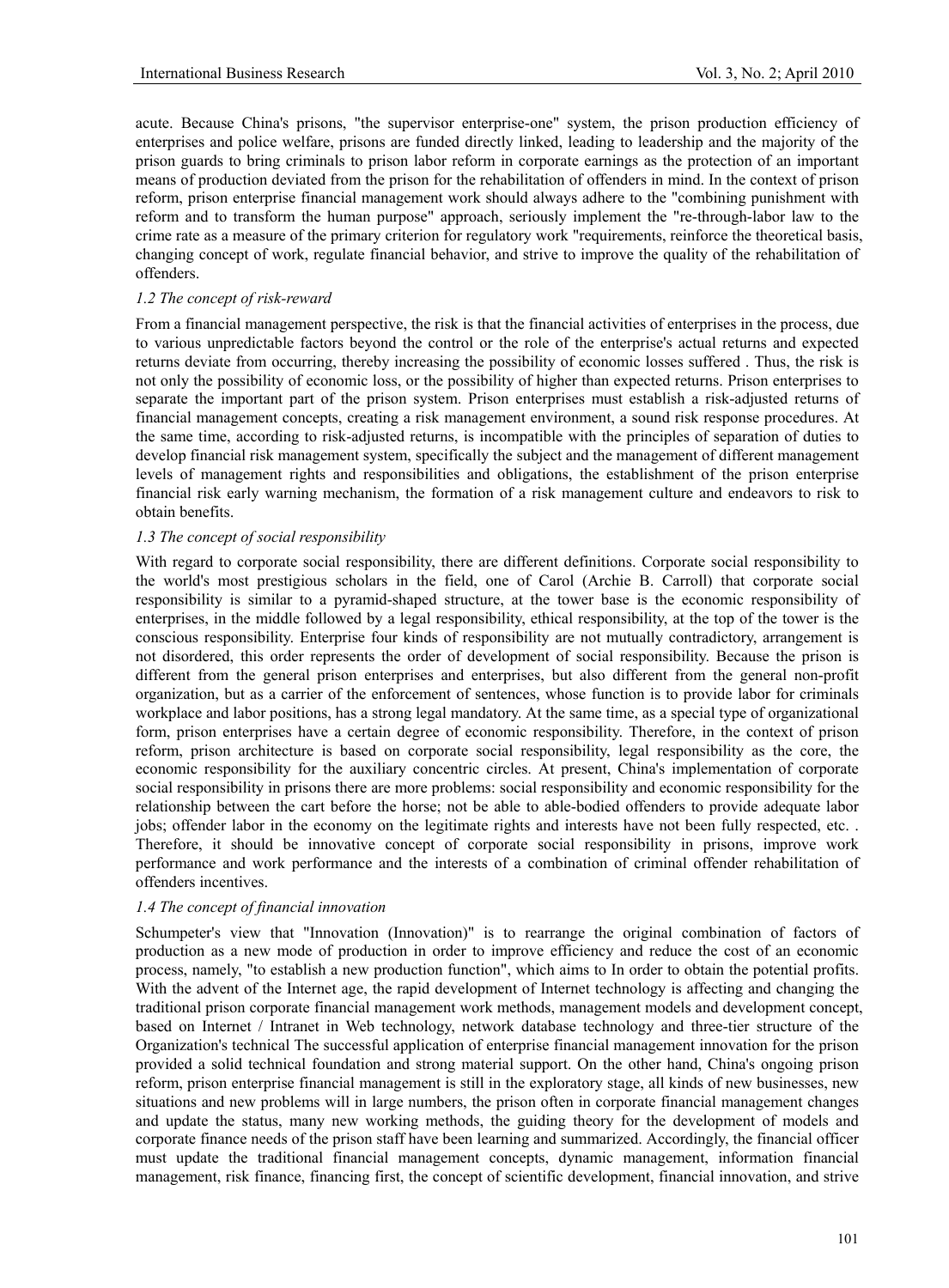to improve the quality of the rehabilitation of offenders.

## **2. The prison system of innovation in corporate finance**

System is the rules of human interaction. It inhibits the possible, opportunism and erratic personal behavior, so that people's behavior more predictable and thus promotes the division of labor and wealth creation. But our country is currently no molding prison enterprise's financial system and financial system, the only "prison financial system" is only a matter of principle require prison enterprises with their own actual situation, self-grasping, self-organization, self-imposed, self-dealing. This has led to the prison enterprise financial management of the difficult problems encountered in practice by a lack of available reference to the provisions of, or even if there is also disorder in scattered in various documents, while also subject to external audit department to monitor the sector, the judiciary questions difficult to implement, greatly inhibited the prison personnel to be innovative finance initiative and work enthusiasm.

Enterprise Financial Management System of China's prisons should be open-ended financial institutional system. Specifically, it should be in accordance with relevant state regulations, in the prison administration's leadership and assistance of the prison and its subsidiaries or branches of state-owned sole proprietorship can try to establish their own company's internal financial management system, to form an effective internal financial management level and extent of , in the institution building has a certain right to choose and right to speak, to ensure that prison enterprises according to changes in the environment, industry characteristics and the object of labor and other factors to adjust the production and business activities, in order to achieve the rehabilitation of offenders in prisons to provide labor jobs, in order to service the task of rehabilitation of offenders . China's prison system, the design of corporate finance can be divided into the following three levels:

## *2.1 The enterprise of basic financial system*

Main content is to require the state prison enterprises the relationship between the macro-financial management, business stakeholders, the rights and obligations. This was the prison enterprise financial management, basic, outline of the system.

## *2.2 The firm-specific financial systems*

Mainly in the context of national macroeconomic policies and financial management needs of corporate financial behavior of specific norms. This level is mandatory, and stage.

## *2.3 Enterprise Financial Management Guide*

The main contents of the internal financial management of the enterprise provide guidance to facilitate the formation of the prison within the enterprise and advocacy of an appropriate "financial culture" (that is, the informal system).

## **3. The prison system of innovation in corporate finance**

China's current implementation of the "prison financial system", including general principles, budget management, revenue management, expenditure management, asset management, debt management

Li, prison transfer dismantling and merging of financial management, financial reporting and financial analysis, financial supervision of nine chapters 40, the relevant content has shown signs of aging phenomena, can not guide the financial management of the actual prison enterprises, the prison enterprise's financial system reform and innovation should be in-depth sustained implementation of the "Accounting Law," the new accounting and auditing standards and other rules and regulations of the publicity and implementation to push and promote enterprises to improve their financial management of the prison level (Han Dong, 2007; Xia, 2007; etc.).

From the macro level, the prison enterprise financial management system is necessary not only provide a forum for the rehabilitation of offenders and job functions, but also to reflect the profitability of the purpose of production; not only have a certain theory, but also has a strong operational. From the micro level, the prison enterprise financial management system of enterprise financial management system, including prisons, the prison enterprise's financial capital raising system, the prison enterprise's financial assets, operating system, the prison enterprise's financial cost control system, the prison enterprise's financial income distribution system, the prison system, corporate financial restructuring liquidation , the prison enterprise's financial information management system, the prison enterprise's financial supervisory system of eight parts. Specifically, the context of prison reform, prison reform and innovation in enterprise financial system reads as follows: First, the prison enterprise financial management system innovation. Prison, prison enterprises involved in enterprise management system, the main financial management, managed object, the management level, management system, management functions, requirements in respect of property right configuration; second, the prison enterprise's financial fund-raising system innovation. Capital financing prison enterprises involved in Prison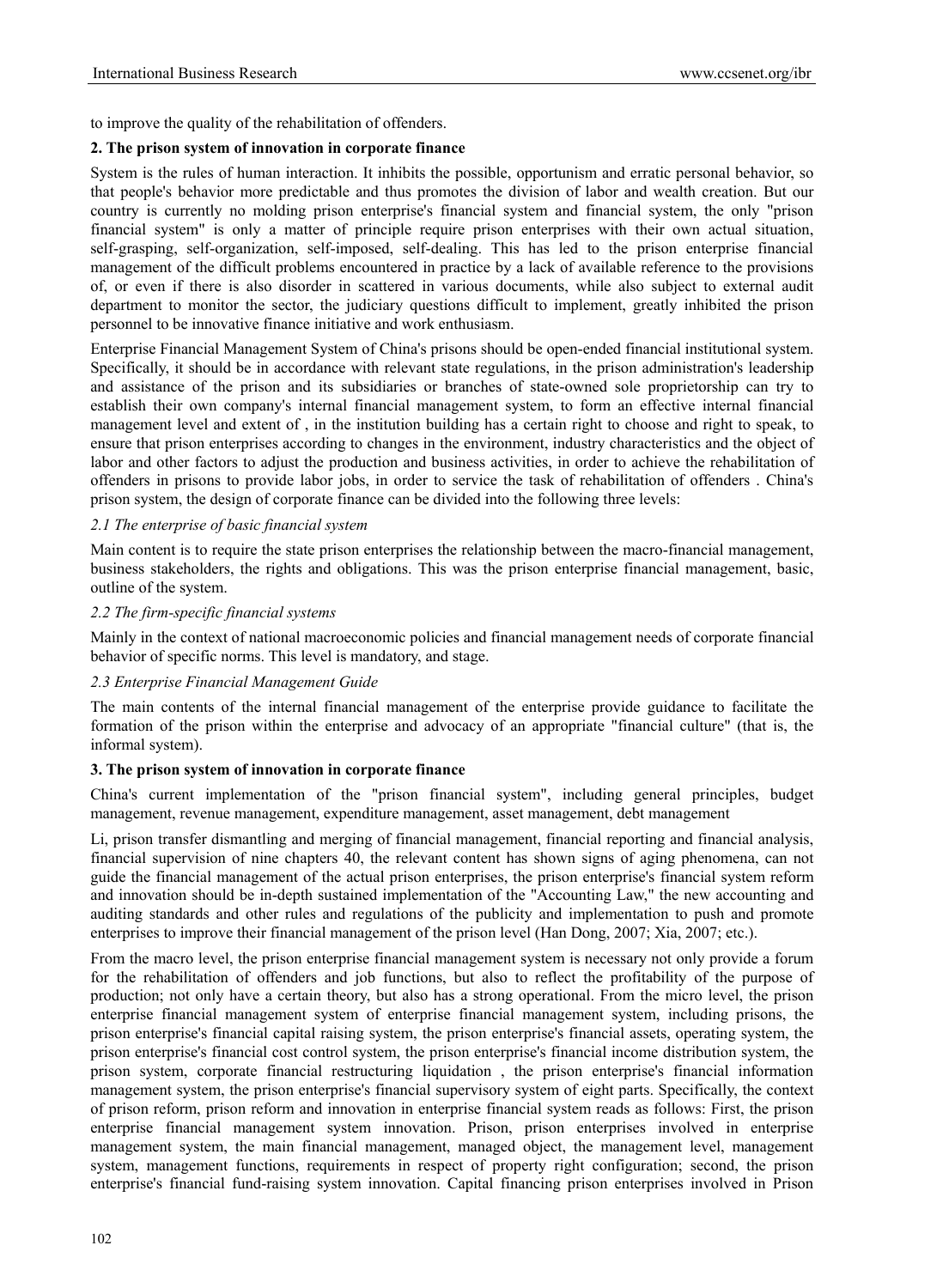Authority (investors) in financing methods, capital contribution measurement, time, funding, financing procedures, return on investment and so on. In addition, the funding required to comply with different purposes by different rules, prison enterprises shall be in accordance with the provisions of accounting and the use of funds, good faith implementation of contracts, supervision according to law; third, the prison enterprise's financial assets, operating system innovation. Prison enterprise asset management is how the prison enterprises to raise funds for investment in access to benefits at the same time to complete the transformation of places for offenders and job tasks. Prison enterprises should be based on the principle of balanced risk and return, combined with the practical and operational needs of the enterprises themselves, determine a reasonable asset structure, the establishment of the contract's financial audit system, internal capital movement control system, the loss or impairment of the asset management system, etc. and implement a dynamic management of enterprise asset operation; fourth, the prison enterprise's financial cost control system innovation. Prison enterprises shall establish a cost control system, the implementation of cost centralized, hierarchical management, and reducing savings and budget constraints, the pilot cost control methods, and establish the scope of expenses, standards and reimbursement approval system. Meanwhile, the prison enterprises shall be in accordance with law for offenders to pay labor remuneration and insurance costs, the cost of needed special account management; fifth, the prison enterprise's financial income distribution system innovation. Prison enterprises range of distribution of income related to earnings, revenue risk control, revenue metering, the order of distribution, distribution based and so on, also need to comply with the relevant national laws and administrative regulations; Sixth, the prison system of corporate financial restructuring liquidation. Prison corporate restructuring, including reorganization proceedings, liquidation, restructuring, asset valuation, liquidity in order, etc.; 7th, prison enterprise financial information management, financial early warning mechanism should be established first of all, the establishment of warning criteria, propose solutions; followed shall be in accordance with national laws, administrative regulations, and accounting system, preparation of financial statements on a regular basis to the competent financial authorities and managers submit; 8th, prison enterprise's financial supervisory system innovation. Report regularly to the prison enterprises staff with basic information, including the remuneration of workers, medical insurance, allowances and benefits. Prison corporate financial oversight, including prison enterprises according to law in charge of financial supervision of financial institutions and national audit institutions of the financial audit, development of prisons and prison business enterprises.

## *4. The relationship between corporate finance innovation in the prison*

Prison is prison, the relationship between corporate finance business in the organization in financial activities that occurred with all aspects of economic relations, corporate financing activities, investment activities, business activities, profit and its distribution activities with the various aspects of prison enterprises have extensive links. Prison Enterprise Financial Management is a financial activity and financial relations unity. Corporate finance activities in the prison described the characteristics of enterprise financial management in the form of prison reveals the relationship between corporate finance corporate finance business in real terms in prison. Prison Enterprise Financial Management from the face of capital raising, investment, operations, and activities such as collection of income distribution is essentially different from the interests of the principal-driven process in the coordination of a variety of financial relationships and processing. Thus, only the economic interests of different subjects is guaranteed, the prison enterprise financial management activities can proceed smoothly, the quality of reforming criminals through labor can be guaranteed. Specifically, the prison *4.1 Prison Company's financial relationship with the prison administration* 

According to the party's Shiliu Tai's "building and administering assets, personnel and other affairs of combining state-owned assets management system," the spirit of the provincial people's governments at the prison management company, supervision, management rights granted to the provincial prison Authority, Provincial Prison Administration will be granted the right to operate the prison production of state-owned sole proprietorship. Provincial Prison Administration on behalf of the Government to exercise the rights of investors, the prison of state-owned sole proprietorship of the provincial prison Authority. Prison Prison Administration businesses and at the same level in their respective areas of competence to fulfill duties, the common services reform criminals. Prison Enterprises and at the same level of financial relations between prison administration, which embodies the nature of ownership, reflecting the relationship between management rights and ownership.

## *4.2 The prison business and financial relationship between the prison*

"Full protection, monitoring enterprise separate income and expenditure separately, standardized operation" is the goal of prison reform. Supervisor is to separate firms with prison prison enterprises separate state dictatorship to restore the prison authorities as it is. Separate income and expenditure is required for a variety of prison expenditures into the budget by the state and local finances together to be in full protection. December 29, 1994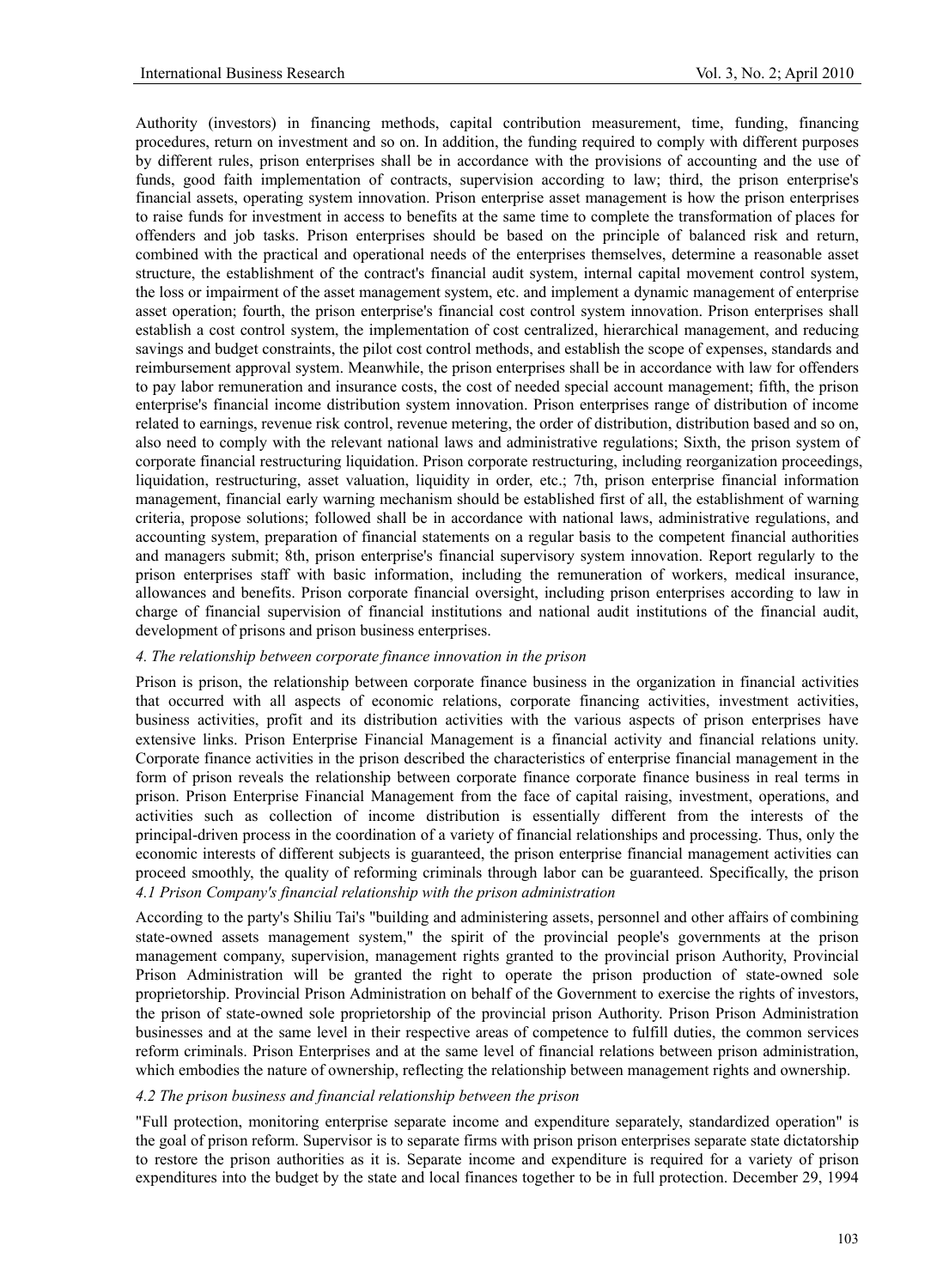promulgated "The People's Republic of China Prison Law" explicitly provide that state requirements for protection of the prison rehabilitation of offenders, the provision includes prison police funding, funding for the rehabilitation of offenders, criminals living expenses, prison facilities, funding, Prison labor necessary production facilities and production expenses, and other special funds. The prisons apply for additional funding on the way to solve the lack of funds. Prison enterprises need to establish a special account for the allocation of funds between the prison and settlement. Prison enterprises provide jobs for the rehabilitation of offenders and places, with prison rehabilitation of offenders together to fulfill responsibilities. At the same time, the two joint meetings should be established, or sign contracts or agreements to resolve financial disputes between them.

## *4.3 The prison business and financial relationship between the offenders*

China's "Prison Law" provides that: able-bodied offenders must participate in work. Criminals through labor the right to choose careers such as the right to choose the right post have been strictly limited. Labor is an important means of reforming criminals, reflecting a mandatory obligation. Prison enterprises accord to the requirements of the prison reform, prison reform offenders for the workplace and production jobs, while labor costs paid to the prisons of criminals, mainly for the offender labor compensation and insurance costs. Criminals through labor reform, recognizing the dangers of crime, subject to the law of the decision, turn over a new leaf. Prison enterprises for offenders through the workplace and transform positions to achieve profitability. Prison company's financial relationship with the offender in prison reflects the enterprise and the "special workers" in the relationship between the distribution of labor achievements.

## *4.4 Prison enterprises and other stakeholders of the financial relations*

Front of stakeholders, including creditors, debtors, are investment units, internal units, employees and government departments. Prison enterprises operating in the production process, must be scientific and rational way to deal with other stakeholders of the financial relationship. For example, employees are participants in the labor prison enterprises, the financial relationship between the two is the relationship between labor remuneration fund settlement. Prison Enterprises should develop rules and regulations, assessment methods and incentives, on schedule in full payment of wages, allowances, bonuses and so on, strive to improve the level of benefits employees, motivating workers and their master's enthusiasm for work.

## **5. The prison culture of innovation in corporate finance**

Financial Culture is the soul of the prison enterprise financial management, financial management to improve the level of motivation. In the prison reform process, prison enterprises need to continuously strengthen the financial culture of innovation.

## *5.1 The composition of the prison culture of corporate finance*

Financial culture refers to the entire staff of prison enterprises in certain socio-economic, political, and cultural environment, has gradually fostered the financial material and cultural, financial regulations and financial culture, spiritual culture combined. It includes corporate finance activities in the prison the application of technologies, tools, facilities, digital, information, products, and other financial material culture, but also including basic financial system, relevant laws and regulations, professional ethics, financial operating mode, member behavior, organizational body composition and changes in financial rules such as culture, but also values, ideals and beliefs, values, psychological, sense of community, traditional customs, behaviors and work style, and other financial spiritual culture. Financial material culture, financial regulations and cultural and financial spiritual culture of the prison, together constitute the culture of corporate finance. Three complementary, integrated, indivisible, constitute a comprehensive, multi-level, there is an organic three-dimensional culture system in prisons corporate finance. Among them, the financial spiritual culture is the soul of the prison culture of corporate finance; financial rules of the prison culture is the culture of healthy development of the enterprise's financial security; financial material culture in the prison culture, the external appearance of corporate finance.

## *5.2 The functions of the prison culture of corporate finance*

Prison enterprise's financial culture has different functions, both positive features, there are negative features. Specifically, the financial records of culture, cognitive, cohesion, motivation, integration, indoctrination, reverse guide functions.

## 5.2.1 Logging

Financial culture is a kind of cognitive style. It is consciously or unconsciously, to record the accumulated history of a variety of linguistic signs and non-verbal symbols and to understand the unique way affect the principal, intermediary systems and understanding of the object, constraints and norms of financial personnel in the prison business values and behavior specification.